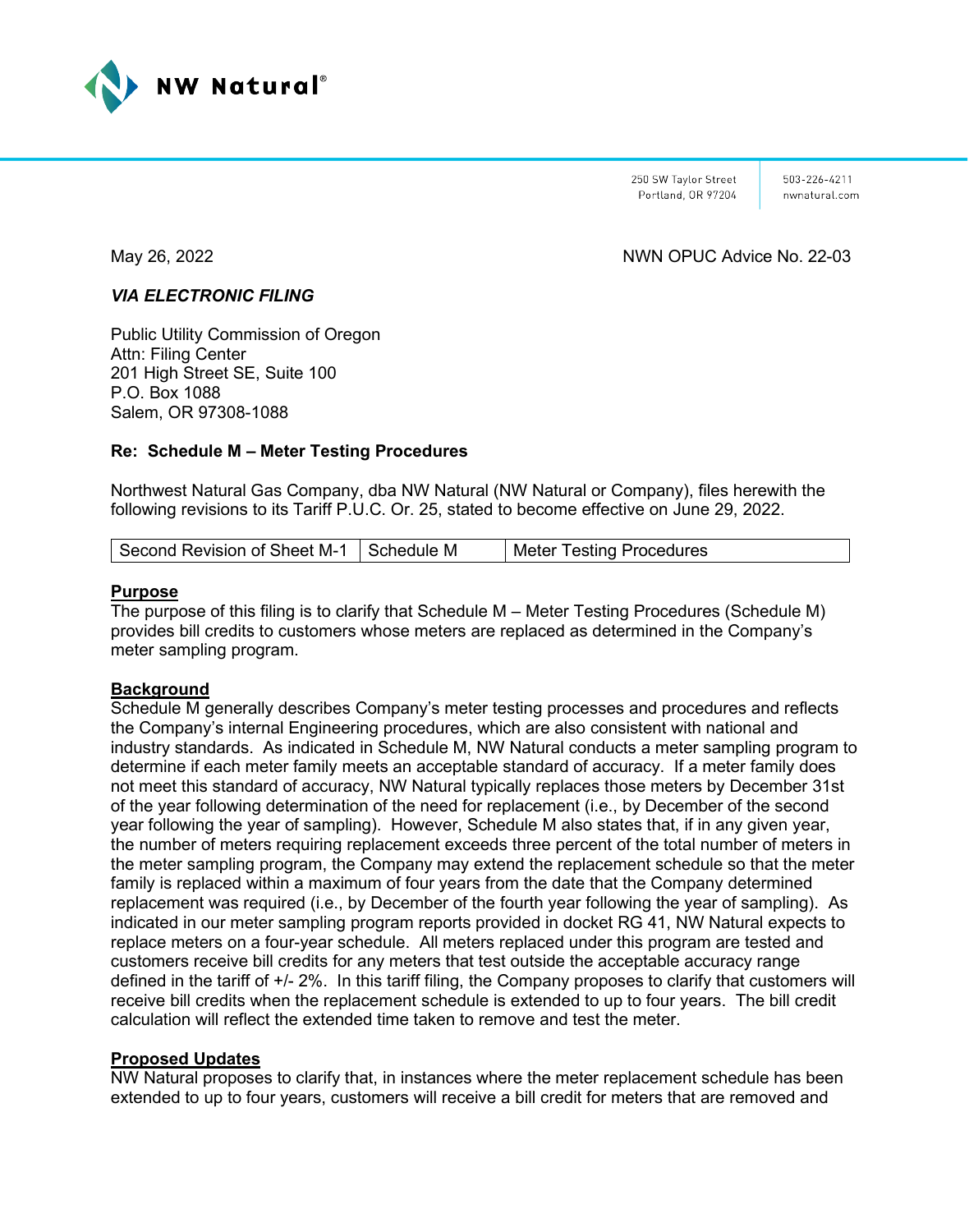Public Utility Commission of Oregon NWN OPUC Advice No. 22-03 May 26, 2022; Page 2

that tests determine are outside the acceptable accuracy range. The customers will receive bill credits from the date when the Company determined that the meter family must be replaced to the date the meter was replaced. Any credit will be based on the acceptable accuracy of each meter as tested at change out. This proposal enables the Company to provide any credits consistent with the extended time allowed for meter replacement.

In accordance with OAR 860-022-0025 NW Natural states that the proposed changes will have no impact on rates; the number of customers impacted by this proposed change is dependent on the number of meters testing outside of accuracy standards and cannot be determined.

#### **Conclusion**

NW Natural respectfully request the Commission approve this tariff change to become effective June 29, 2022.

In accordance with ORS 757.205, copies of this letter and the filing made herewith are available in the Company's main office in Portland, Oregon and on its website at [www.nwnatural.com.](http://www.nwnatural.com/)

Please address correspondence on this matter to me with copies to the following:

eFiling NW Natural Rates & Regulatory Affairs 250 SW Taylor Street Portland, OR 97204 Phone: (503) 610-7330 [eFiling@nwnatural.com](mailto:eFiling@nwnatural.com)

Respectfully submitted,

*/s/ Natasha Siores*

Natasha Siores Manager, Regulatory Affairs NW Natural 250 SW Taylor Street Portland, OR 97204 (503) 610-7074 natasha.siores@nwnatural.com